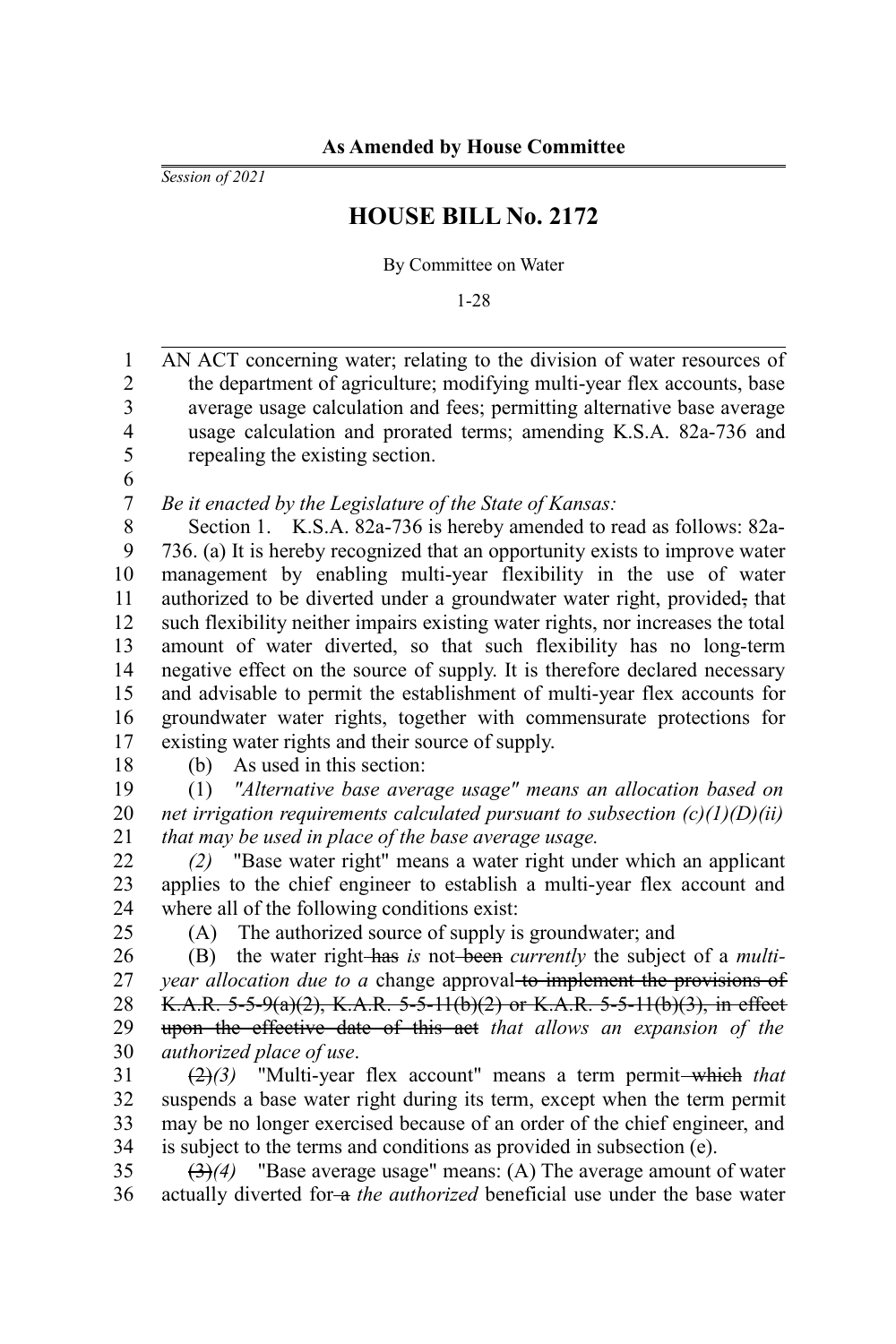right during calendar years 2000 through 2009, excluding*:* 1

*(i)* Any amount diverted in any such year that exceeded the maximum annual quantity of water *amount* authorized by the base water right; or 2 3

4

*(ii) any amount applied to an unauthorized place of use; and*

*(iii) diversions in calendar years when water was diverted under a multi-year allocation with an expansion of the authorized place of use due to a change approval;* 5 6 7

(B) *if water use records are inadequate to accurately determine actual water use or upon demonstration of good cause by the applicant, the chief engineer may calculate the base average usage with less than all 10 calendar years during 2000 and 2009 if it is determined that approval of such a multi-year flex account would be in the public interest. In no case shall the base average usage be calculated with less than five calendar years during 2000 and 2009; or* 8 9 10 11 12 13 14

*(C)* if the holder of the base water right shows to the satisfaction of the chief engineer that water conservation reduced water use under the base water right during calendar years 2000 through 2009, then the *base* average amount of water actually diverted for a beneficial use under the base water right during *usage shall be calculated with* the five calendar years immediately before the calendar year when water conservation began, excluding any amount used in any such year that exceeded the amount authorized by the base water right. 15 16 17 18 19 20 21 22

(4)*(5)* "Chief engineer" means the chief engineer of the division of water resources of the department of agriculture. 23 24

(5)*(6)* "Flex account acreage" means the maximum number of acres lawfully irrigated during a calendar year when no term, condition or limitation of the base water right has been violated*, except for any acres irrigated under a multi-year allocation that allowed for an expansion of the authorized place of use due to a change approval* and either *any* of the following conditions is are met: 25 26 27 28 29 30

31

(A) The calendar year is 2000 through 2009; $\overline{\sigma}$ 

(B) if water conservation reduced water use under the base water right during calendar years 2000 through 2009, the calendar year is a year within the five calendar years immediately prior to the calendar year when water conservation began*; or* 32 33 34 35

*(C) if an application to appropriate water was approved after December 31, 2004, the calendar year is any during the perfection period*. 36 37

(6)*(7)* "Net irrigation requirement" means the net irrigation requirement for 50% chance rainfall of the county that corresponds with the location of the authorized place of use of the base water right as provided in K.A.R. 5-5-12, on the effective date of this act. 38 39 40 41

(c) (1) Any holder of a base water right that has not been deposited or placed in a safe deposit account in a chartered water bank may establish a 42 43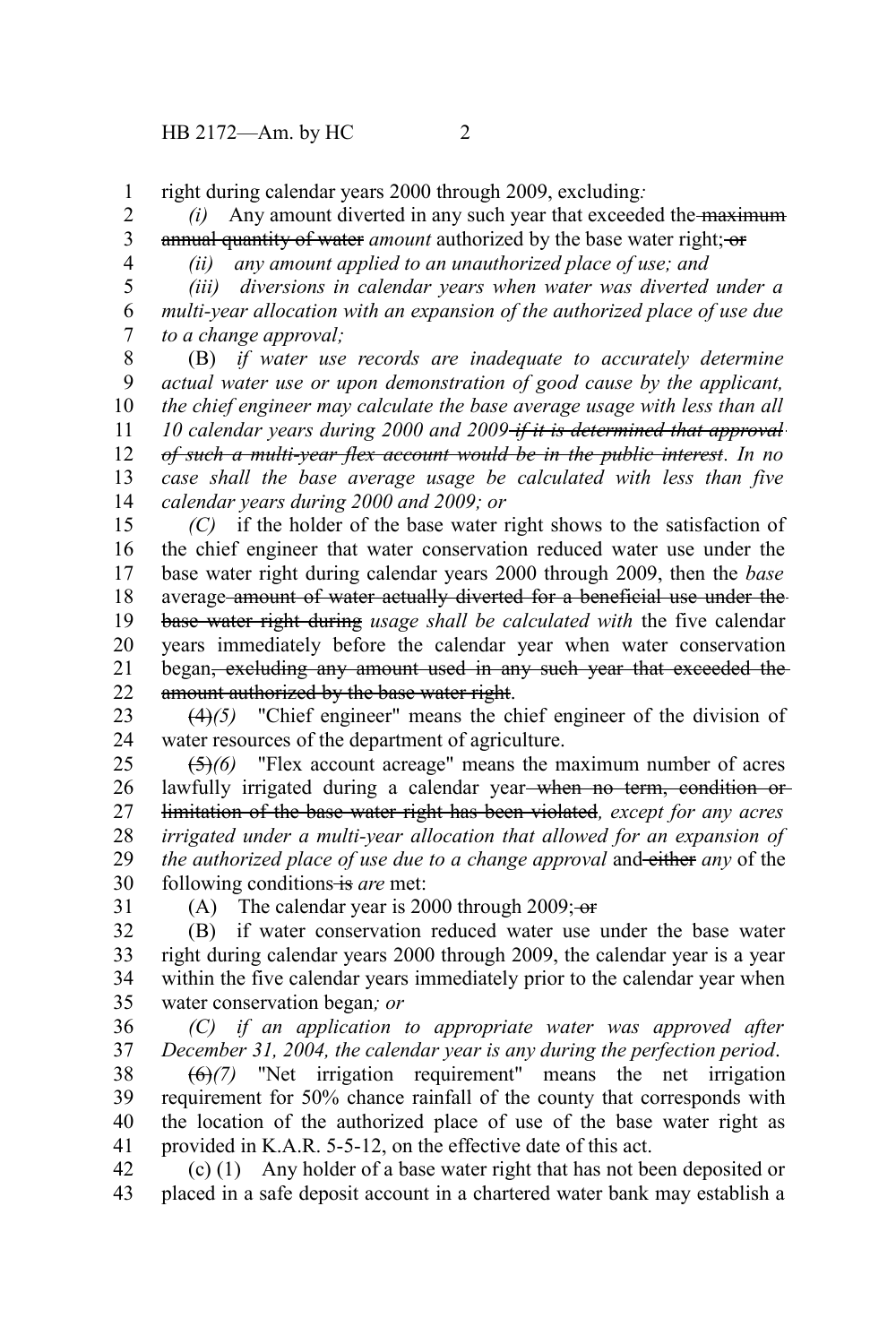multi-year flex account where the holder may deposit, in advance, the authorized quantity of water from such water right for any five consecutive 1 2

calendar years, *except when the chief engineer determines a shorter period* 3

*is in the public interest,* **necessary for compliance with a local enhanced** 4

**management area or intensive use groundwater area and the corrective controls in the area do not prohibit the use of multi-year flex accounts, and** subject to all of the following: 5 6 7

(A) The water right must be vested or shall have been issued a certificate of appropriation; 8 9

(B) the withdrawal of water pursuant to the water right shall be properly and adequately metered; 10 11

(C) the water right is not deemed abandoned and is in compliance with the terms and conditions of its certificate of appropriation, all applicable provisions of law and orders of the chief engineer; 12 13 14

(D) the amount of water deposited in the multi-year flex account shall not exceed the greatest of the following: 15 16

17

(i) 500% of the base average usage;

(ii) 500% of the product of the annual net irrigation requirement multiplied by the flex account acreage, multiplied by 110%, but not greater than five times the maximum annual quantity authorized by the base water right; 18 19 20 21

(iii) if the authorized place of use is located wholly within the boundaries of a groundwater management district, an amount that shall not increase the long-term average use of the groundwater right as specified by rule or regulation promulgated pursuant to K.S.A. 82a-1028(o), and amendments thereto; or 22 23 24 25 26

(iv) pursuant to subparagraph  $(E)$  (F), the amount computed in (i), (ii) or (iii) plus any deposited water remaining in a multi-year flex account up to 100% of the base average usage *or alternative base average usage*; 27 28 29

(E) *if the multi-year flex account is approved for less than five calendar years, the amount of water deposited in the multi-year flex account shall be prorated based on the number of calendar years approved and otherwise calculated as required by subsection (c)(1)(D)(i), (ii) or (iii); and* 30 31 32 33 34

*(F)* any deposited water remaining in a multi-year flex account up to 100% of the base average usage *or alternative base average usage* may be added to the deposit amount calculated in subparagraph (D) if the base water right is enrolled in another multi-year flex account during the calendar year in which the existing multi-year flex account expires. The total amount of water deposited in any multi-year flex account shall not exceed 500% of the authorized quantity of the base water right; and 35 36 37 38 39 40 41

(F) notwithstanding any other provisions of this subsection, except when the base water right is suspended due to the issuance of a two-year 42 43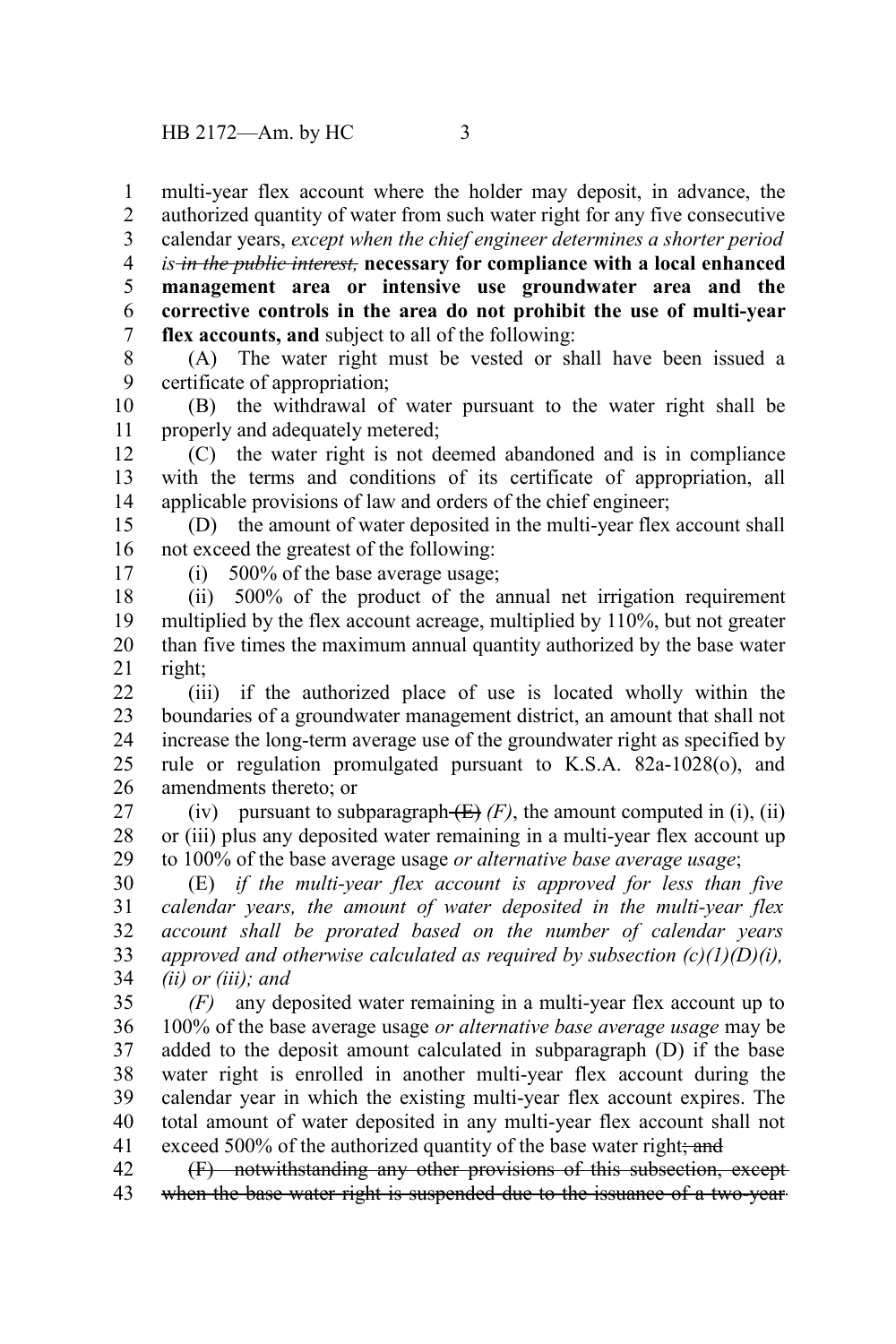term permit in a designated drought emergency area for 2011 and 2012, 1

the quantity of water deposited into a multi-year flex account shall be reduced by the quantity of water used in excess of the maximum annual quantity of the base water right during 2011 if the application for a multiyear flex account is filed with the chief engineer on or before July 15, 2012. 2 3 4 5 6

(2) The provisions of K.A.R. 5-5-11 are limited to changes in annual authorized quantity and shall not apply to this subsection. 7 8

(d) The chief engineer shall implement a program providing for the issuance of term permits to holders of groundwater water rights who have established flex accounts in accordance with this section. Such term permits shall authorize the use of water in a flex account at any time during the five consecutive calendar years for which the application for the term permit authorizing a multi-year flex account is made, without annual limits on such use. 9 10 11 12 13 14 15

(e) Term permits provided for by this section shall be subject to the following: 16 17

(1) A separate term permit shall be required for each point of diversion authorized by the base water right. 18 19

(2) The quantity of water authorized for diversion shall be limited to the amount deposited pursuant to subsection  $(c)(1)(D)$ . 20 21

(3) The rate of diversion for each point of diversion authorized under the term permit shall not exceed the rate of diversion for each point of diversion authorized under the base water right. 22 23 24

(4) The authorized place of use shall be the place of use or a subdivision of the place of use for the base water right. Any approval of an application to change the place of use of the base water right shall automatically result in a change to the place of use for the term permit. 25 26 27 28

(5) The point of diversion authorized by the term permit shall be specified by referencing one point of diversion authorized by the base water right at the time the multi-year flex account term permit application is filed with the chief engineer or at the time any approvals changing such referenced point of diversion of the base water right are approved during the multi-year flex account period. For a base water right with multiple points of diversion, each point of diversion authorized by a term permit shall receive a specific assignment of a maximum authorized quantity of water, assigned proportionately to the authorized annual quantities of the respective points of diversion under the base water right. 29 30 31 32 33 34 35 36 37 38

(6) The chief engineer may establish, by rules and regulations, criteria for such term permits. 39 40

(7) Except as explicitly provided for by this section, such term permits shall be subject to all provisions of the Kansas water appropriation act, and rules and regulations adopted under such act, and nothing in this 41 42 43